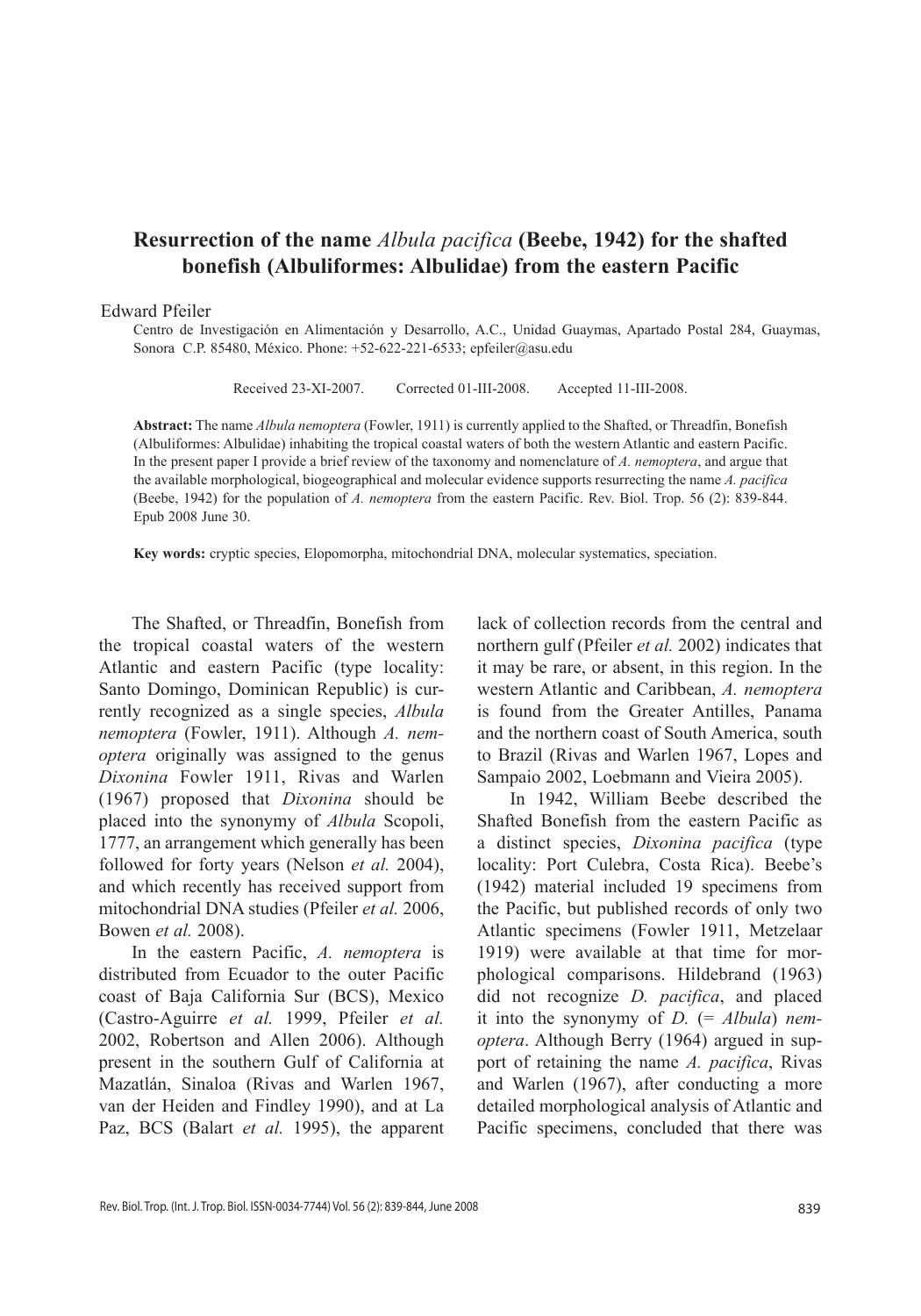no basis for separating them as two species. Although the name *A. nemoptera* has been generally accepted as applying to both Atlantic and Pacific populations of the Shafted Bonefish (van der Heiden and Findley 1990, Bussing and López 1993, Balart *et al.* 1995) I argue here that there is now sufficient evidence for resurrecting the name *A. pacifica* for the population from the eastern Pacific.

**Morphological Comparisons**: Because of the historical importance of the work of Rivas and Warlen (1967) regarding the placement of *A. pacifica* into the synonymy of *A. nemoptera*, a brief summary of their findings is provided here. Rivas and Warlen (1967) analyzed 23 morphometric characters, expressed as percent standard length (SL), in nine Atlantic and seven Pacific specimens of juvenile and adult *A. nemoptera* of similar mean length (246 and 205 mm SL, respectively). In addition, 14 meristic comparisons were conducted on 20–28 Atlantic specimens and 16–21 Pacific specimens. The morphological differences between individuals from Atlantic and Pacific populations were found to be slight, with overlap seen in most characters. There was, however, one exception. Table 2 of Rivas and Warlen (1967) shows that mean lower caudal-fin lobe length was 20.0% SL (range 18.7–20.8%) in the Atlantic specimens and 22.2% (21.2–23.0%) in Pacific specimens. Although no overlap was seen, this was apparently overlooked, as Rivas and Warlen (1967: 254) stated that of the five characters that showed significant differences among individuals of the two populations (dorsal- and anal-fin heights, length of last dorsal-fin ray, and upper and lower caudal-fin lobe lengths) all showed broad overlap. Inter-population differences were also seen in the number of gill rakers, but this was attributed to difficulties in counting gill rakers in larger specimens, and the mean size differences among the Atlantic and Pacific samples. Rivas and Warlen (1967) concluded that the slight differences noted in a few morphological characters among the Atlantic and Pacific specimens did not warrant separating them into two species, or even

subspecies. At that time, however, the extent of cryptic speciation in the genus *Albula* revealed by molecular studies (Shaklee and Tamaru 1981, Colborn *et al.* 2001) was not known.

There is also some evidence that the shape of the otoliths (sagittae) differ among individuals from Atlantic and Pacific populations of *A. nemoptera*, although more individuals need to be examined for confirmation. Frizzell (1965) first figured and described a pair of otoliths, 14.3 mm in length, obtained from a specimen of *A. nemoptera* from the Caribbean coast of Colombia. The sagittae obtained from a specimen of *A. nemoptera* collected near Acapulco in the eastern Pacific (Fig. 1) were of similar size (12.3-12.5 mm) and showed clear differences when compared to those of Frizzell's Caribbean specimen. The most prominent difference was a pronounced dome on the dorsal margin of each sagitta in the region of the vertical midline in the Pacific specimen (Fig. 1). Frizzell (1965) mentioned that a "tiny dome" was present in the same region of the sagittae in the Caribbean specimen, but the dorsal outline of the sagittae in that specimen was relatively flat (see Pl. 4, Fig. 5a and 5b of Frizzell 1965).

**Molecular Evidence for Cryptic Species**: As mentioned above, since the work of Rivas and Warlen (1967) molecular methods have revealed an increasing number of marine organisms that show ancient genetic divergences with little or no change in external morphology (Rocha-Olivares *et al.* 1999, Quattro *et al.* 2001, 2006). Cryptic speciation is especially prominent in the bonefishes, in which few morphological differences are evident in lineages that have been separated for an estimated 20–30 million years (Shaklee and Tamaru 1981, Colborn *et al.* 2001, K. Hidaka *et al.*, 2008). Where morphological characters have been found that can supposedly discriminate among bonefish species, they have not always proved reliable and can lead to misidentifications (Pfeiler *et al.* 2006). In the two sibling species of bonefishes from the *A. vulpes* complex that inhabit the eastern Pacific (*Albula* sp.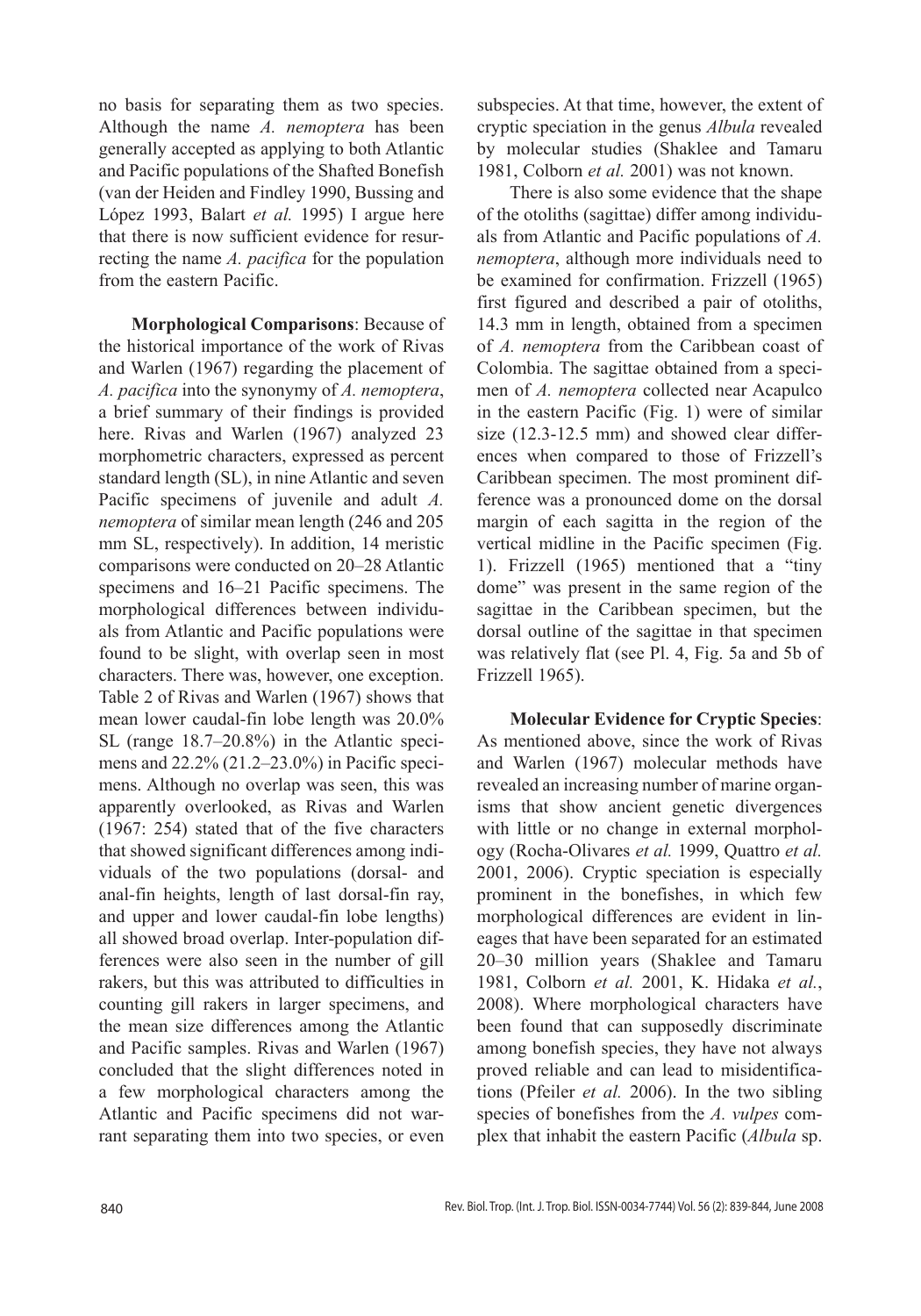

Fig. 1. Medial views of left sagitta (A) and right sagitta (B) from an adult specimen (283 mm SL) of *Albula nemoptera*  (=*A. pacifica*) collected in January, 2006 near Laguna Chautengo, ~80 km SE of Acapulco, Guerrero, Mexico [16°31'26˝N, 99°16'36˝W; catalog no. CIAD 06-203 (Centro de Investigación en Alimentación y Desarrollo, A.C. -Unidad Guaymas, Sonora)]. Arrows show the prominent dome on the dorsal margin. Scale bar  $= 2$  mm.

Fig. 1. Vistas mediales de la sagitta izquierda (A) y la sagitta derecha (B) de un espécimen adulto (283 mm longitud estándar) de *Albula nemoptera* (=*A. pacifica*) recolectado en enero de 2006 cerca de Laguna Chautengo, ~80 km al sureste de Acapulco, Guerrero, México [16°31'26˝N, 99°16'36˝W; número de catalogo CIAD 06–203 (Centro de Investigación en Alimentación y Desarrollo, A.C. -Unidad Guaymas, Sonora)]. Las flechas demuestran el domo prominente en el margen dorsal. Línea de escala = 2 mm.

A and C), analyses of 16 morphometric and 8 meristic characters ( $N = 7$  for each species) were unable to distinguish between the two lineages which show a mitochondrial DNA cytochrome *b* (*Cyt*b) divergence of  $\sim$ 5.3% (E. Pfeiler *et al.*, unpublished). Although the application of molecular methods to define species boundaries is controversial, these methods can be especially useful in taxa such as the bonefishes where morphological characters alone provide poor resolution (Wiens and Penkrot 2002). In light of the recent findings on cryptic speciation in the bonefishes, therefore, it is not surprising that Rivas and Warlen (1967) found only slight differences in morphology among their Atlantic and Pacific specimens.

Because gene flow among western Atlantic and eastern Pacific populations of *A. nemoptera* has been restricted by the Isthmus of Panama for about 3.5 million years (Coates *et al.* 1992), the expected genetic divergence among the two populations can be estimated based on results obtained from known sister species of marine fishes separated by the Isthmus (geminate species). These predictions can then be used to address the issue of whether the Atlantic and Pacific populations of *A. nemoptera* should be considered separate species. Molecular clock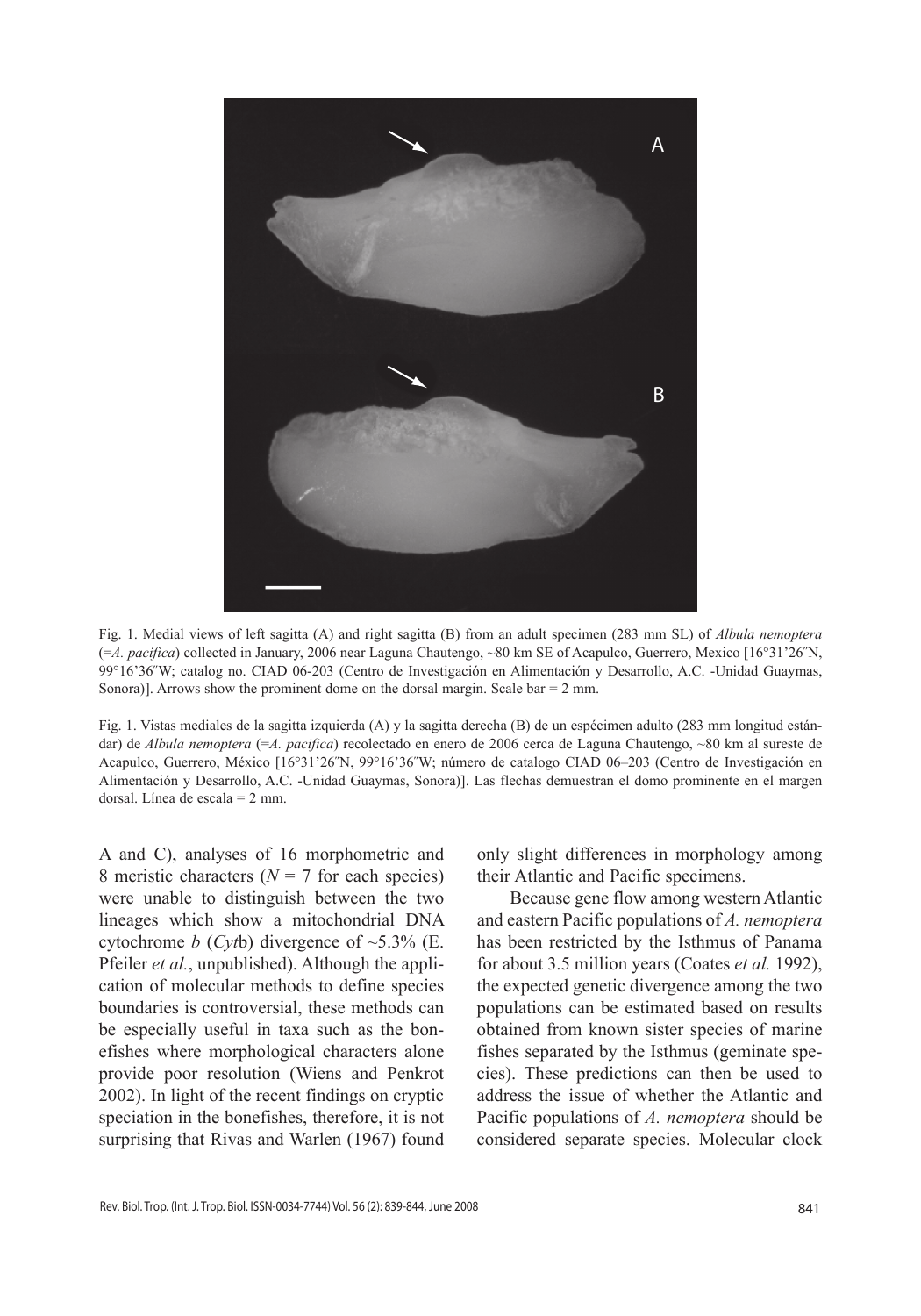estimations for the *Cyt*b gene in bony fishes are roughly 1.0−1.5% sequence divergence per million years (Bermingham *et al.* 1997, Banford *et al.* 2004). If we assume that Atlantic and Pacific populations of *A. nemoptera* were initially isolated by the Isthmus of Panama (but see Knowlton *et al.* 1993 and Marko 2002), expected sequence divergence between the two populations is ~3.5−5.3%. The mean genetic divergence (uncorrected *p* distance and Kimura's [1980] 2-parameter [K2P] distance) between *A. nemoptera* from the Pacific and the previously unidentified *Albula* sp. E (Colborn *et al.* 2001) from Bahia, Brazil is ~4% (Pfeiler *et al.* 2006, Bowen *et al.* 2008), within the expected range, and also within the range of *Cyt*b divergences reported for sister species of fishes (Johns and Avise 1998).

The accumulated evidence indicates that *Albula* sp. E, genetically characterized by tissue samples from a Brazilian fish market, actually represents the Atlantic *A. nemoptera*. First, the Pacific *A. nemoptera* is linked to the Atlantic *Albula* sp. E by a unique amino acid substitution in the translated *Cyt*b gene segment which is absent from all other members of the genus *Albula* (Pfeiler *et al.* 2006). Second, molecular phylogenetic trees constructed with a variety of assumptions consistently show that *A. nemoptera* from various eastern Pacific localities (Mexico, Costa Rica, and El Salvador) and *Albula* sp. E are sister lineages (Pfeiler *et al.* 2006, Bowen *et al.* 2008). Third, the occurrence of *A. nemoptera* has been confirmed in the region of Bahia, Brazil, where the tissue samples for *Albula* sp. E. were obtained (Lopes and Sampaio 2002). However, voucher specimens of *Albula* sp. E are not yet available (Colborn *et al.* 2001, Pfeiler *et al.* 2006), as Atlantic *A. nemoptera* is rare and directed efforts to collect specimens have not been successful. Vouchers are desirable to link the morphological identification (Atlantic *A. nemoptera*) and genetic characterization (*Albula* sp. E), but this lack does not directly impact the morphological, biogeographic, and genetic arguments for resurrecting *A. pacifica* as the proper name for the form inhabiting the eastern Pacific. In particular, all genetic analyses show that that form is millions of years divergent from other members of the genus *Albula*.

In reference to Hildebrand's (1963) placement of *A. pacifica* (as *D. pacifica*) into the synonymy of *A. nemoptera*, Berry (1964) stated "...once a specific name has been proposed that distinguishes a geographically isolated form from its congener, it is usually better (certainly in this instance) to retain the name until adequate material is available and adequate assessment is made to properly define the relationship". The molecular evidence now available, indicating that cryptic speciation is widespread in the bonefishes, would certainly cast doubt on whether a purely morphological comparison of geographically isolated bonefish populations is sufficient to adequately define relationships. In addition, the evidence presented here, including slight morphological differentiation, strongly indicates that Atlantic and Pacific populations of *A. nemoptera* are indeed valid sister species which have diverged to an extent similar to other recognized sister species now geographically isolated by the Isthmus of Panama. On these grounds, and considering that reproductive isolation is ancient and absolute, I propose that the name *A. pacifica* (Beebe, 1942) be reinstated for the population of *A. nemoptera* from the eastern Pacific. Suggested common names are Shafted Bonefish for *A. pacifica* and Threadfin Bonefish for the western Atlantic *A. nemoptera* (Bowen *et al.* 2008).

The first published record of *A. pacifica* (as *D. nemoptera*) is apparently the report of Myers (1936) on a specimen (USNM 75547) obtained from Acapulco, Guerrero, Mexico (Beebe 1942). This same specimen was later figured by Hildebrand (1963: 143, Fig. 24). Beebe (1942) also considered the illustration of a specimen of a Shafted Bonefish from the southern Gulf of California incorrectly labeled as *A. vulpes* (Kumada and Hiyama 1937: 47, Pl. 5; also see Walford 1939), as the second published record of *A. pacifica*. *Albula pacifica* (as *A. nemoptera*) has also been figured by Bussing and López (1993: 37), Allen and Robertson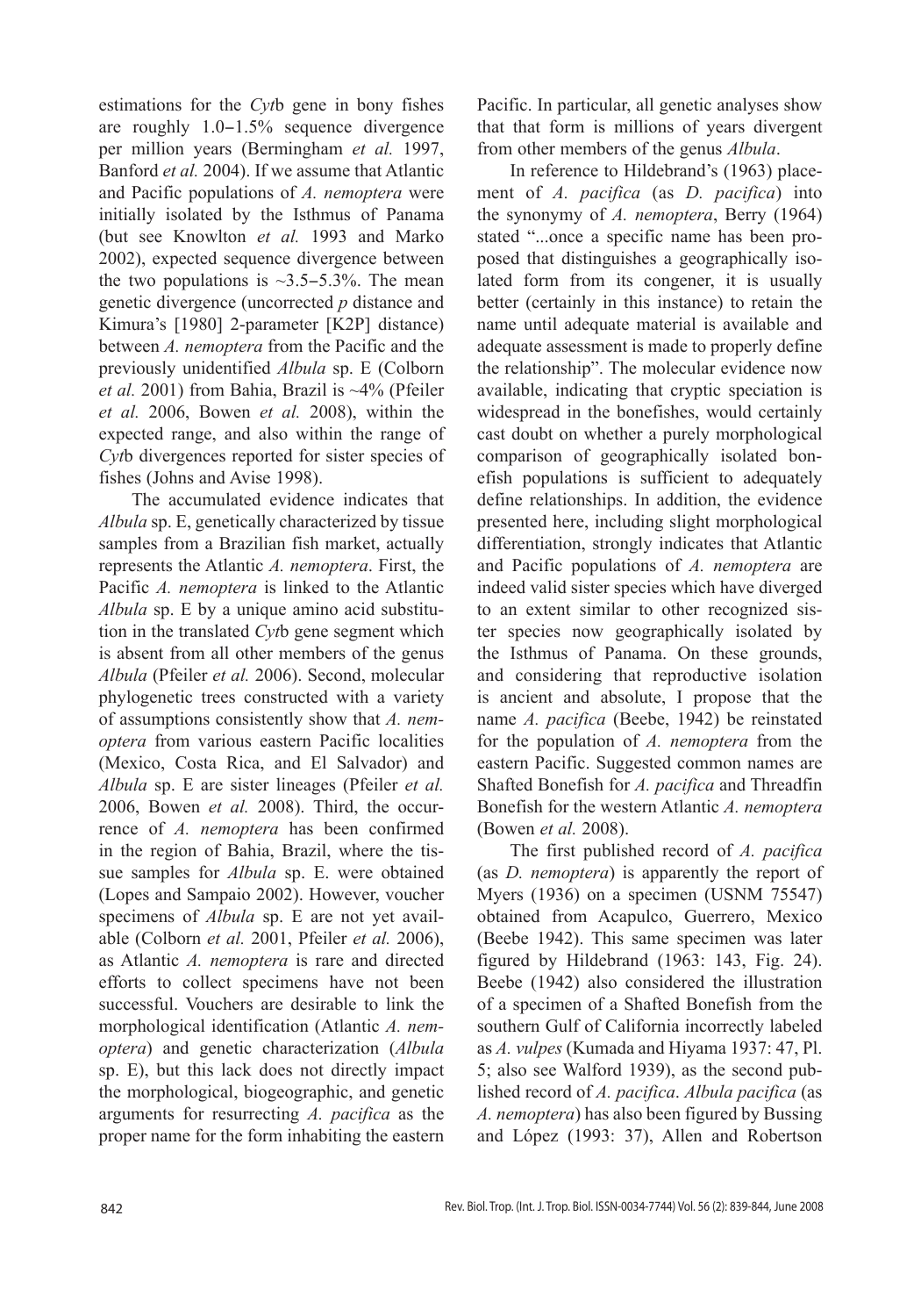(1994: 41) and Robertson and Allen (2006). The holotype of *Dixonina* (=*Albula*) *pacifica*, originally deposited in the Department of Tropical Research of the New York Zoological Society (Beebe 1942, Mead 1958), is now housed at the California Academy of Sciences, San Francisco, California, USA (catalog no. SU 46486).

# Acknowledgments

I am grateful to B.W. Bowen and L.T. Findley for kindly reviewing and suggesting improvements to an earlier draft of the manuscript. I also thank B. Bitler, J. Egido-Villarreal, J.-P. Gallo-Reynoso, T.A. Markow, J. Pugh, R. Ulloa and T. Watts for their help. Much of the molecular research on eastern Pacific bonefishes described herein was supported in part by NSF grant DEB-0346773 to T.A. Markow.

#### Resumen

El nombre *Albula nemoptera* (Fowler, 1911) se aplica actualmente a las poblaciones del macabí de hebra (Albuliformes: Albulidae) de las aguas costeras tropicales del Atlántico Occidental y el Pacifico Oriental. En este artículo se presenta una revisión breve de la taxonomía y nomenclatura de *A. nemoptera*, y se sugiere que la evidencia morfológica, biogeográfica y molecular apoya el reestablecimiento del nombre *A. pacifica* (Beebe, 1942) para la población de *A. nemoptera* del Pacifico Oriental.

**Palabras clave:** ADN mitocondrial, Elopomorpha, especiación, especies crípticas, sistemática molecular.

## **REFERENCES**

- Allen, G. R. & D. R. Robertson. 1994. Fishes of the Tropical Eastern Pacific. University of Hawaii Press, Honolulu, Hawaii, USA. 332 p.
- Balart, E.F., J.L. Castro-Aguirre, D. Aurioles-Gamboa, F. García-Rodríguez & C. Villavicencio-Garayzar. 1995. Adiciones a la ictiofauna de Bahía de la Paz, Baja California Sur, México. Hidrobiológica 5: 79-85.
- Banford, H. M., E. Bermingham & B. B. Collette. 2004. Molecular phylogenetics and biogeography

of transisthmian and amphi-Atlantic needlefishes (Belonidae: *Strongylura* and *Tylosurus*): perspectives on New World marine speciation. Mol. Phylogenet. Evol. 31: 833-851.

- Beebe, W. 1942. Eastern Pacific expeditions of the New York Zoological Society. XXX. Atlantic and Pacific fishes of the genus *Dixonina*. Zoologica 27: 43-48.
- Bermingham, E., S. S. McCafferty & A. P. Martin. 1997. Fish biogeography and molecular clocks: perspectives from the Panamanian Isthmus, p. 113-128. *In* T. D. Kocher & C. A. Stepien (eds.). Molecular Systematics of Fishes. Academic, San Diego, California, USA.
- Berry, F. H. 1964. Review and emendation of: family Clupeidae, pp. 257-454. Copeia 1964: 720-730.
- Bowen, B.W., S.A. Karl & E. Pfeiler. 2008. Resolving evolutionary lineages and taxonomy of bonefishes (*Albula* spp.), p. 147-154. In J.S. Ault (ed.). Biology and Management of the World Tarpon and Bonefish Fisheries. CRC, Boca Raton, Florida, USA.
- Bussing, W.A. & M.I. López S. 1993. Demersal and pelagic inshore fishes of the Pacific coast of lower Central America. Rev. Biol. Trop. Special Publication. 164 p.
- Castro-Aguirre, J.L., H. Espinosa Perez & J. J. Schmitter-Soto. 1999. Ictiofauna estuarino-lagunar y vicaria de México. Limusa, México DF. 711 p.
- Coates, A.G., J.B.C. Jackson, L.S. Collins, T.M. Cronin, H.J. Dowsett, L.M. Bybell, P. Jung & J.A. Obando. 1992. Closure of the Isthmus of Panama: the nearshore marine record of Costa Rica and western Panama. Geol. Soc. Am. Bull. 104: 814-828.
- Colborn, J., R.E. Crabtree, J.B. Shaklee, E. Pfeiler & B.W. Bowen. 2001. The evolutionary enigma of bonefishes (*Albula* spp.): cryptic species and ancient separations in a globally distributed shorefish. Evolution 55: 807-820.
- Fowler, H.W. 1911. A new albuloid fish from Santo Domingo. Proc. Acad. Nat. Sci. Philadelphia 62: 651-654.
- Frizzell, D.L. 1965. Otolith-based genera and lineages of fossil bonefishes (Clupeiformes, Albulidae). Senckenbergiana Lethaea 46a: 85-110.
- Hidaka, K., Y. Iwatsuki & J.E. Randall. 2008. A review of the Indo-Pacific bonefishes of the Albula argentea complex, with a description of a new species. Ichthyol. Res. 55: 53-64.
- Hildebrand, S.F. 1963. Family Albulidae, p. 132–147. In H.B. Bigelow *et al.* (eds.). Fishes of the Western North Atlantic, Part 3. Sears Foundation for Marine